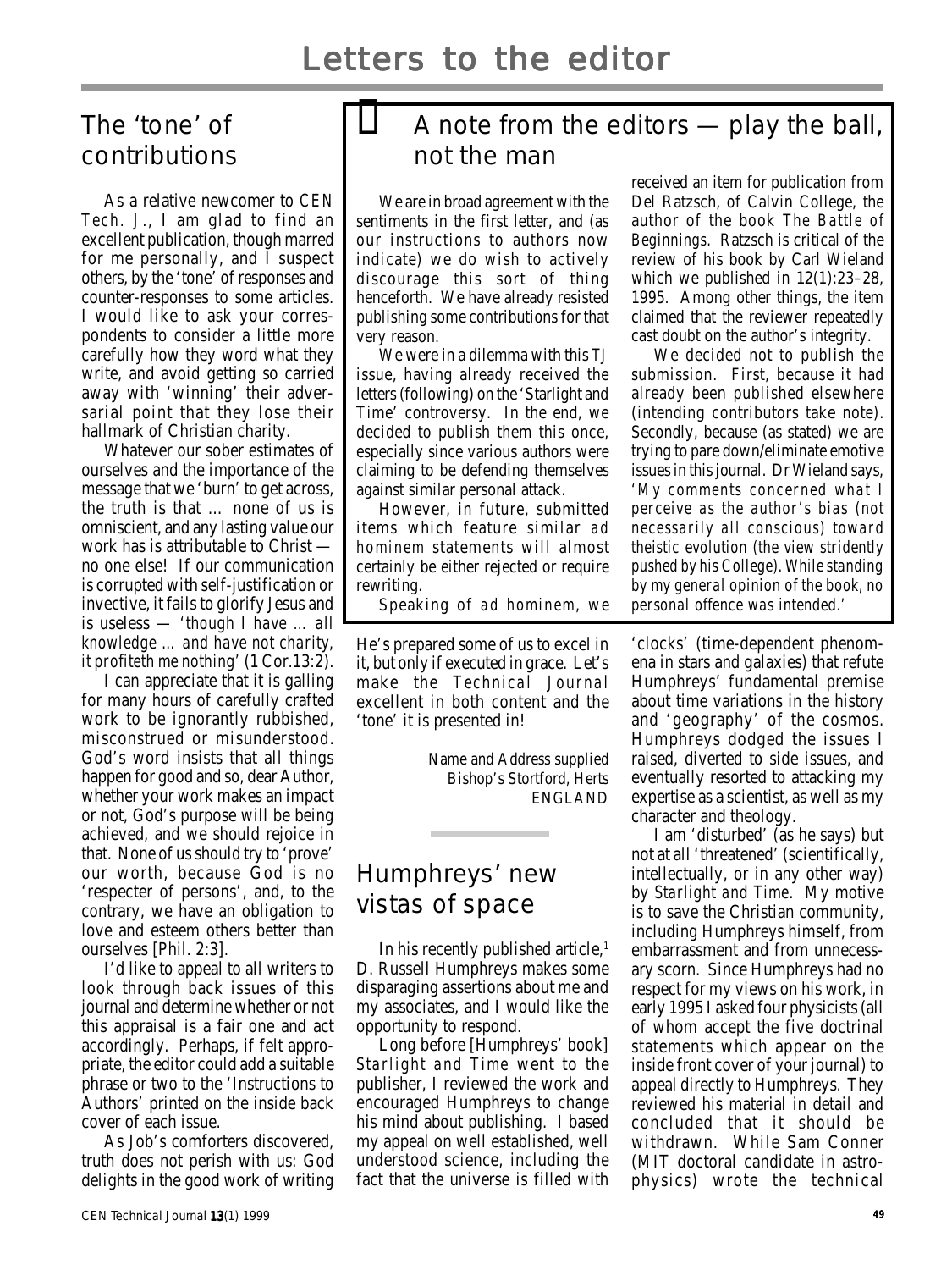communications to Humphreys, Don Page (Ph.D., Caltech in physics on general relativity), Gerald Cleaver (Ph.D., Caltech in physics on string theory), Michael Strauss (Ph.D., UCLA in physics on fundamental particles), and I (Ph.D., Univ. of Toronto in astronomy on quasars and galaxies) reviewed the communications by Conner.

After only a few months of written exchange between Conner and Humphreys, Humphreys refused to continue any technical discussion (shortly after this point, Conner and Page began, at the invitation of young-earth ministries, including your own, to write for general Christian consumption). Humphreys' final communications to Conner were evasive and disrespectful, much as his communications with me have been. Apparently, anyone willing to question his views and able to identify his mathematical and physical errors is, in his view, incompetent. Thus, we appeal to your journal, for we hope that if creationists (and I am one, not a theistic evolutionist as Humphreys repeatedly asserts) acknowledge the implausibility of Starlight and Time, the damage it brings to the Christian community and to your and our evangelistic efforts can be minimized. Let's not give our mutual adversaries a boost.

Contrary to what Humphreys implies,<sup>2</sup> I have never conceded that my criticisms, published in Facts & Faith, were invalid or incorrect. I did acknowledge that they were too briefly stated to be widely understood. I might add that nothing I've seen in any of Humphreys' writings would cause me or my colleagues to alter or abandon our evaluation of his theory. I can only interpret Humphreys' ongoing dodges and insults as a subterfuge.

While I applaud Creation Ex Nihilo Technical Journal for publishing Conner and Page's critique of Starlight and Time<sup>3</sup> I can only wish that the editorial team had

restrained Humphreys from characterizing Conner and Page as 'blind' and their thinking as 'incomplete', a 'mistake', and 'contradictory'. (Readers and Humphreys might be helped in such cases by the intervention of some outside referees.) [There were three — ed.] Humphreys' attacks on Conner and Page, his disregard for their knowledge and expertise, and his trading of one untenable model for an even less tenable one (his appeal to imaginary time will delight opponents of the Christian faith) only enlarges people's barriers to trusting in the reliability of the Bible and to believing in the God who inspired it.



Hugh Ross Pasadena, California UNITED STATES OF AMERICA

#### References

- 1. Humphreys, D.R., 1998. New vistas of spacetime rebut the critics. CEN Tech. J., 12(2):195–212.
- 2. Humphreys, Ref. 1, footnote 69, p. 212.
- 3. Conner, S.R. and Page, D.N., 1998. Starlight and time is the big bang. CEN Tech. J., 12(2):174–194.

#### Russell Humphreys replies:

I am disappointed that Dr Ross has chosen to respond to my cosmology model on such a personal level, rather than forthrightly addressing the scientific issues I raised. Instead, the main purpose of his letter appears to be to portray me as dishonest. He alleges that I am 'evasive and disrespectful' and use 'dodges and insults as a subterfuge.' Therefore, he implies, my cosmology must be wrong. I hope no reader of this journal thinks that is a valid logical argument! However, Ross has been saying such things to his audiences for many years without giving me an opportunity to reply, thus leaving them with a wrong impression of me and my work. I am glad to have this chance to respond to these allegations in public. Let's consider the main ones:

- 1. 'Long before Starlight and Time went to the publisher, I reviewed the work and encouraged Humphreys to change his mind about publishing' — Wrong. Ross never reviewed my cosmology, and never advised me not to publish it. In fact, in April 1993, before I had written my paper, Ross declined the opportunity to officially peerreview it for the editors of the scientific conference to which I planned to submit it.<sup>1</sup> Then he ceased corresponding with me for over five years, until December 1998. The scarcity of specific dates in Ross's letter suggests he is relying mainly on his memory, which could explain his confused account of events. If he has misplaced his files of the correspondence, I can provide him with copies. $1-3$
- 2. 'I based my appeal on … the fact that the universe is filled with "clocks" … that refute Humphreys' fundamental premise about time' — Wrong. There was no appeal. Ross's April 1993 letter was his last communication to me before my book went to the publisher in October 1994. Neither that letter nor any of his previous communications to me said anything about clocks or my 'fundamental premise', gravitational time dilation. As for his claim about clocks here, it too is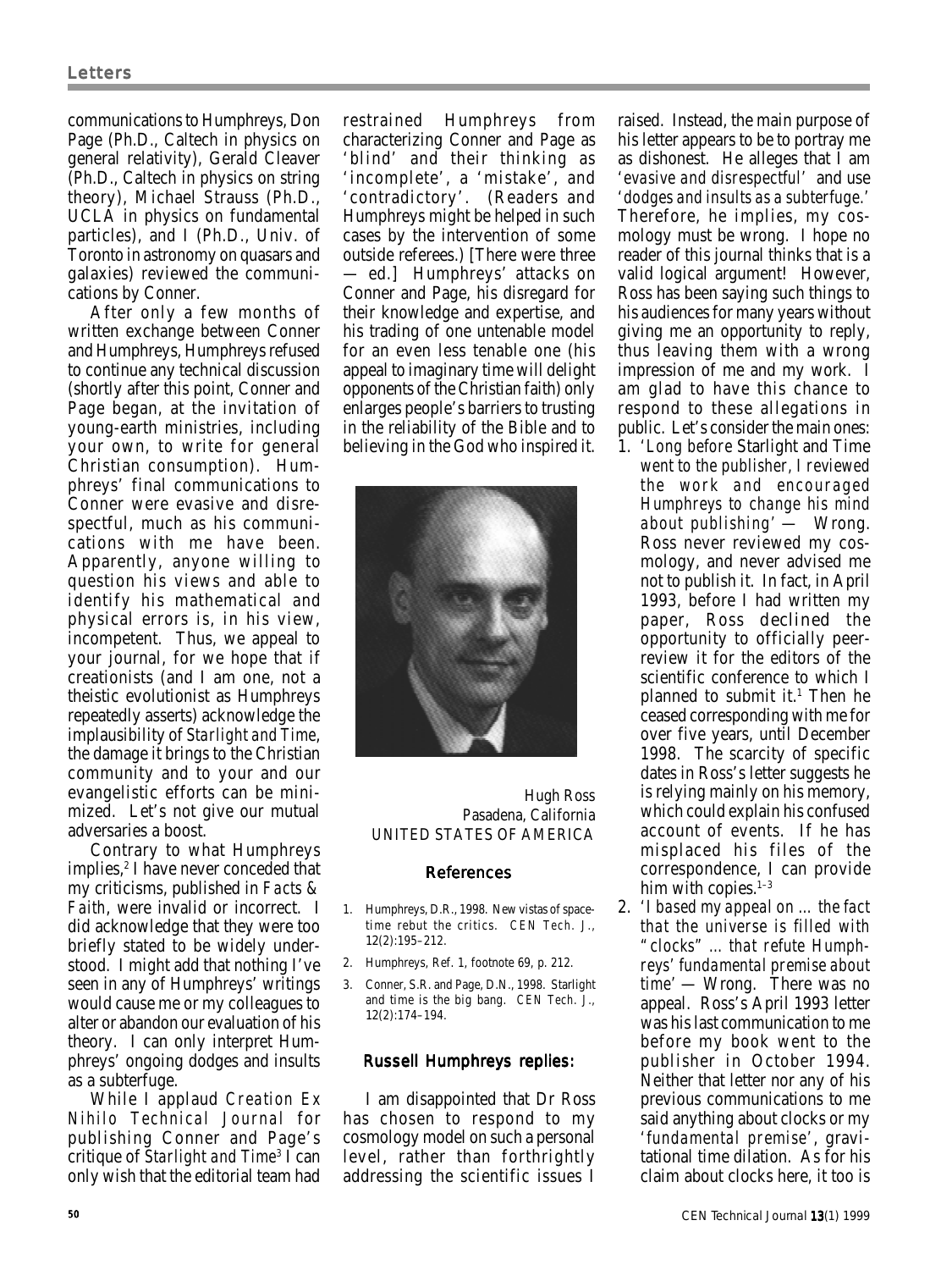wrong (see reference 11).

- 3. 'Humphreys dodged the issues I raised … and eventually resorted to attacking my expertise as a scientist, as well as my character and theology.' — Wrong. Before my book publication in October 1994, Ross never communicated with me about it. It's a bit hard to dodge a non-raised issue! As for my opinions about Ross's expertise and character, I have always striven to keep them out of the public arena. His public theological teachings are of course a proper subject for public discussion,4 but the main one I have concentrated on is whether or not he is correct in elevating 'science' above Scripture.
- 4. 'My motive is to save the Christian community, including Humphreys himself, … from unnecessary scorn.' — I am rather amused, because Dr Ross and a few of his like-minded friends are about the only people I know of who are trying to heap scorn upon my cosmology. If he is worried about scorn on the Christian community, all he has to do is stop scorning! As for saving me future criticism by the atheists, Ross can hereby cease his efforts; since I do not crave the approval of that crowd, their disapproval would not bother me. But if the true cause of Ross's worries is being scorned by the atheists himself, I would think a simple disavowal by him of my work would have been sufficient. Does he regard himself as being responsible for the scientific opinions of all Christians?
- 5. 'I [Ross] am disturbed' I agree. In this letter Dr Ross's usual calmness is absent, and it may be that strong emotions are what have clouded his recollection of events.
- 6. 'In early 1995 I asked four physicists ... to appeal directly to Humphreys' — Misleading. Only one of the four, Mr Conner, ever communicated personally

with me. He never hinted that he was acting as an agent for Ross, or that Page, Cleaver, and Strauss might be reviewing Conner's letters, so such interactions must have been carried out in secret. During this period I corrected several of Conner's early errors, which Conner acknowledged privately.5

- 7. '[All four physicists] accept the five doctrinal statements [of this journal]' — Doubtful. Being supporters of Ross, they could not in honesty accept statement two, 'The final guide to the interpretation of Scripture is Scripture itself', since Ross's final guide not in word but in practice — is 'science'.6 They might also have a problem with statement three, ' … Genesis is a simple but factual presentation … ', since Ross's re-interpretations of Genesis are anything but simple.
- 8. 'Humphreys refused to continue any technical discussion' — Wrong. I discontinued only private technical discussions with Conner, not public discussions with him in the journals. Furthermore, I did the discontinuing only after July 1995, when I discovered that Conner had not been straightforward with me about his intentions.<sup>7</sup> I found I was being used to privately tutor an adversary of young-earth creationism! I responded to Conner with the intent of limiting any technical discussions with him to public ones, so everyone could see who was making the mistakes. However, I left the door open for private discussion with Conner of non-technical  $i$ ssues $8$
- 9. 'anyone willing to question [Humphreys'] views ... is, in his view, incompetent' — Wrong. Not everyone, and definitely not because of opposition to my views. For example, I think Dr Page is competent, but he was probably careless in checking Conner, as I mention in my reply

to Conner in this issue. The reason I had wanted Ross to be an official reviewer of my paper for the 1994 International Conference on Creationism was that I wanted competent criticism from someone of the opposite point of view. Ross not only refused,9 but he also failed to recommend anyone else, such as Dr Page.

- 10.'I [Ross] am ... not a theistic evolutionist' — False. My article spells out exactly what I mean by theistic evolutionism: '... any view which combines theism with naturalistic evolutionism including that theory's events ('big bang', molecules-to-man evolution), order of events (light before earth, death before Adam), and time-scale (billions of years).'10 This very reasonable definition describes Dr Ross's views perfectly. Ross's misappropriation of the name 'creationist' obscures the fact that his teachings are completely opposed to a straightforward reading of the biblical account of creation.
- 11.'I [Ross] have never conceded that my criticisms, published in Facts & Faith [in 1995],<sup>11, 12</sup> were invalid or incorrect. I did acknowledge that they were too briefly stated to be widely understood.' — Well, then, let Dr Ross spell out his criticisms more clearly in a peer-reviewed scientific journal (such as this one) wherein I can reply, and we'll have a good clean scientific debate about it!
- 12.'me [Ross] and my colleagues' — Scientific issues should not be decided on the basis of who has the most colleagues! But for those who have no other way of judging, I point out that I, too, have colleagues in this matter. The peer reviewers who accepted my papers for the 1994 International Conference on Creationism and for last year's CEN Technical Journal were (as I now know) competent,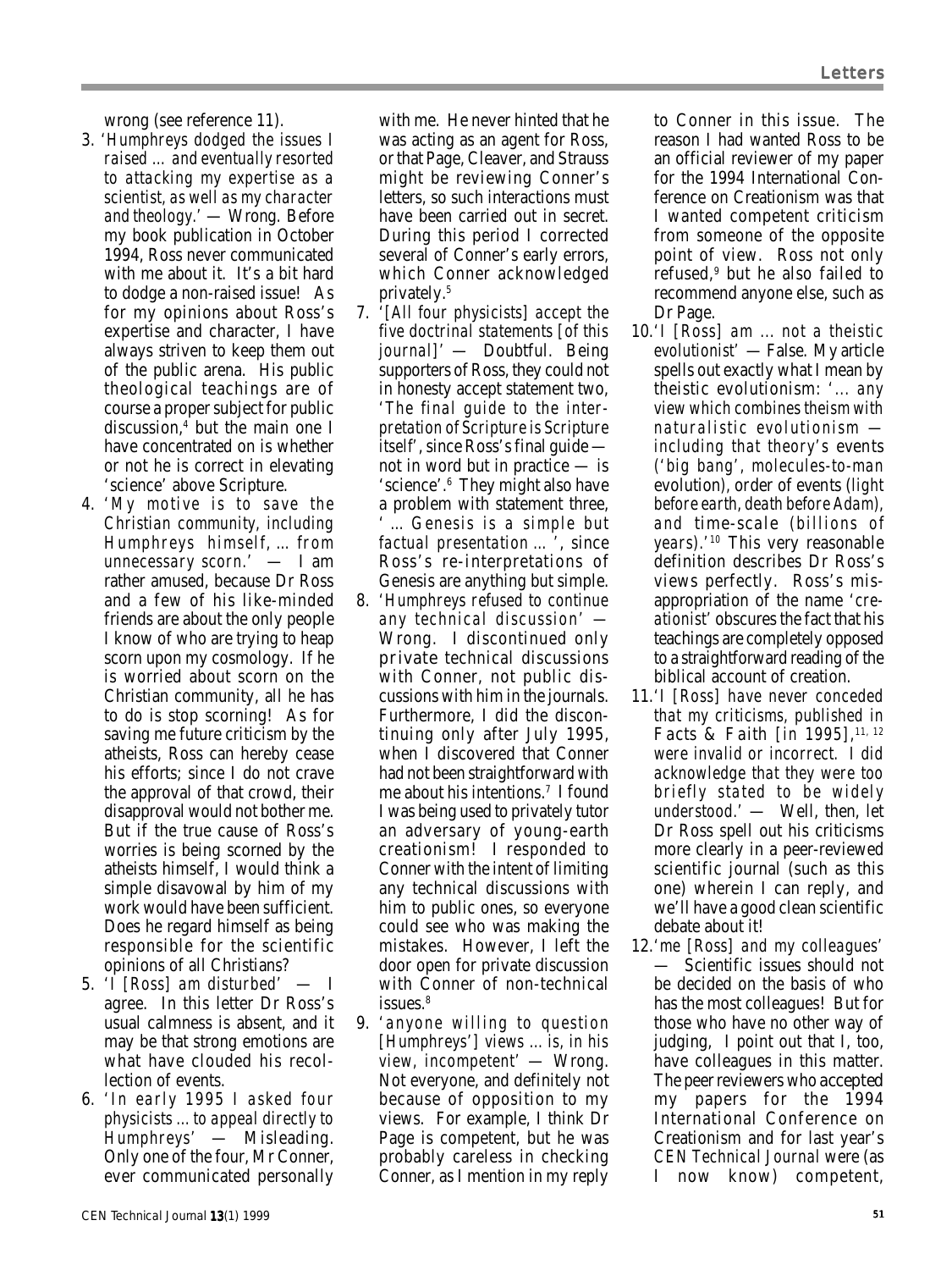secularly-published theorists with PhDs in physics and mathematics, and graduate-level training in general relativity. In addition, I have received private advice and encouragement from over a half-dozen general relativity theorists in the academic world. Like Dr Ross's two more reticent colleagues, these haven't come forth with public pronouncements on this issue. Unlike Ross's shy colleagues, these would have a lot to lose by doing so, in view of the academic world's tendency to purge known creationist sympathizers from its ranks.

- 13.'Humphreys' ongoing dodges and insults' — Wrong. It is Ross who has repeatedly dodged public debates with me.13 The alleged 'insults' may consist of my assertions that Ross is a theistic evolutionist, not a creationist. Is it insulting to insist on truth in labelling?
- 14.'I can only wish that the editorial team had restrained Humphreys from characterizing Conner and Page as "blind" and their thinking as "incomplete", a "mistake", and "contradictory".' — Wrong. I have tried to keep my counterpunches clean and above the belt, and the editors made sure of it. I said that Conner and Page had an intellectual blind spot.<sup>14</sup> not that they are blind. Second, I said their metric was incomplete.<sup>15</sup> That is a technical phrase relativists often use; it is no more insulting than saying that a map of California does not completely describe all of North America. Third, I don't know of any kinder word than 'mistake' to describe a serious, relevant error. As for 'contradictory', I can't find any place where I used that word about Conner and Page's thinking.16
- 15.'Humphreys' ... disregard for [Conner and Page's] knowledge and expertise' — Wrong. I don't disregard such; I challenge their

conclusions on objective scientific grounds. Ross appears to endorse the ancient opinion of Galileo's opponents, that truth should be determined by human 'authorities' — not by reason, evidence, and Scripture.17

- 16.'[Humphreys'] trading of one untenable model for an even less tenable one' — Wrong. I made no trade. I did not give up on the earlier possibility in my book; I merely made explicit a new and interesting one which was implicit in my mathematics all along. Either model was defensible, but rather than go tediously over old ground, I used the opportunity to get a second one onto the table.
- 17.'[Humphreys'] appeal to imaginary time' — Wrong. I never used that term, except to quote Hawking.18 I think 'imaginary time' is a misnomer, and instead I spoke of 'stopped clocks'. As my references to well-known relativists show, $19$  in going from normal space-time into a Euclidean zone, the time dimension changes into a space dimension, and clocks and other normal physical processes stop. But the former time dimension is a perfectly real space dimension, just as real as the other three and having the same character.
- 18.'[so-called] imaginary time will delight opponents of the Christian faith' — Wrong. The opponents should be dismayed. While Hawking does try to use the concept of Euclidean zones to try to eliminate the beginning of time, I use it in a very different way to support the idea of a recent beginning. I think the opponents of Christianity would be quite upset to hear of creationists not only keeping up with the latest concepts in general relativity, but also using them to support the biblical account of creation.

In concluding, I exhort Dr Ross to put personal feelings behind him and ascend to the cleaner, clearer realm of scientific discourse. I call upon him to quit depending on the opinions of other scientists, and instead submit scientific critiques of his own to peer-reviewed scientific journals such as this one. That kind of openness would improve all young-earth creation models and greatly glorify Jesus Christ our Creator.

> D. Russell Humphreys Albuquerque, New Mexico UNITED STATES OF AMERICA

## References

- 1. Ross, H.N., 1993. Letter to Humphreys, April 15.
- 2. Humphreys, D.R., 1992. Letters to Ross: January 13, August 13, November 12; Humphreys, D.R., 1993. Letter to Ross, March 19.
- 3. Ross, H.N., 1998. Letter to Humphreys, December 1.
- 4. Van Bebber, M. and Taylor, P.S., 1994. Creation and Time: A Report on the Progressive Creationist Book by Hugh Ross, 1st Ed., Eden Publications, Mesa, Arizona. This is an excellent and well-documented refutation of Ross's theology and teachings.
- 5. Conner, S.R., 1995. Letter to Humphreys, April 23.
- 6. Van Bebber and Taylor, Ref. 4, pp. 25–40. Ross claims nature is the 'sixty-seventh book of the Bible' and says that we should treat it as equal to the written revelation. However, in practice, he elevates human interpretations of nature above the straightforward, facevalue, meaning of the written revelation, using the current fads of science to 'reinterpret' Scripture until it 'agrees' with the fads.
- 7. Ross, H.N., 1995. Fund-raising letter to supporters, July. This letter mentioned that Conner had been, for some time, a highlycommitted financial supporter of Ross and was also supporting Ross with various 'research' and writing projects. This was contrary to the way Conner had presented himself to me in his correspondence.
- 8. Humphreys, D.R., 1995. Letter to Conner, July 9.
- 9. Ross, Ref. 1.
- 10. Humphreys, D.R., 1998. New vistas of spacetime rebut the critics. CEN Tech. J. 12(2):195–212. See p. 211, Ref. 2 of that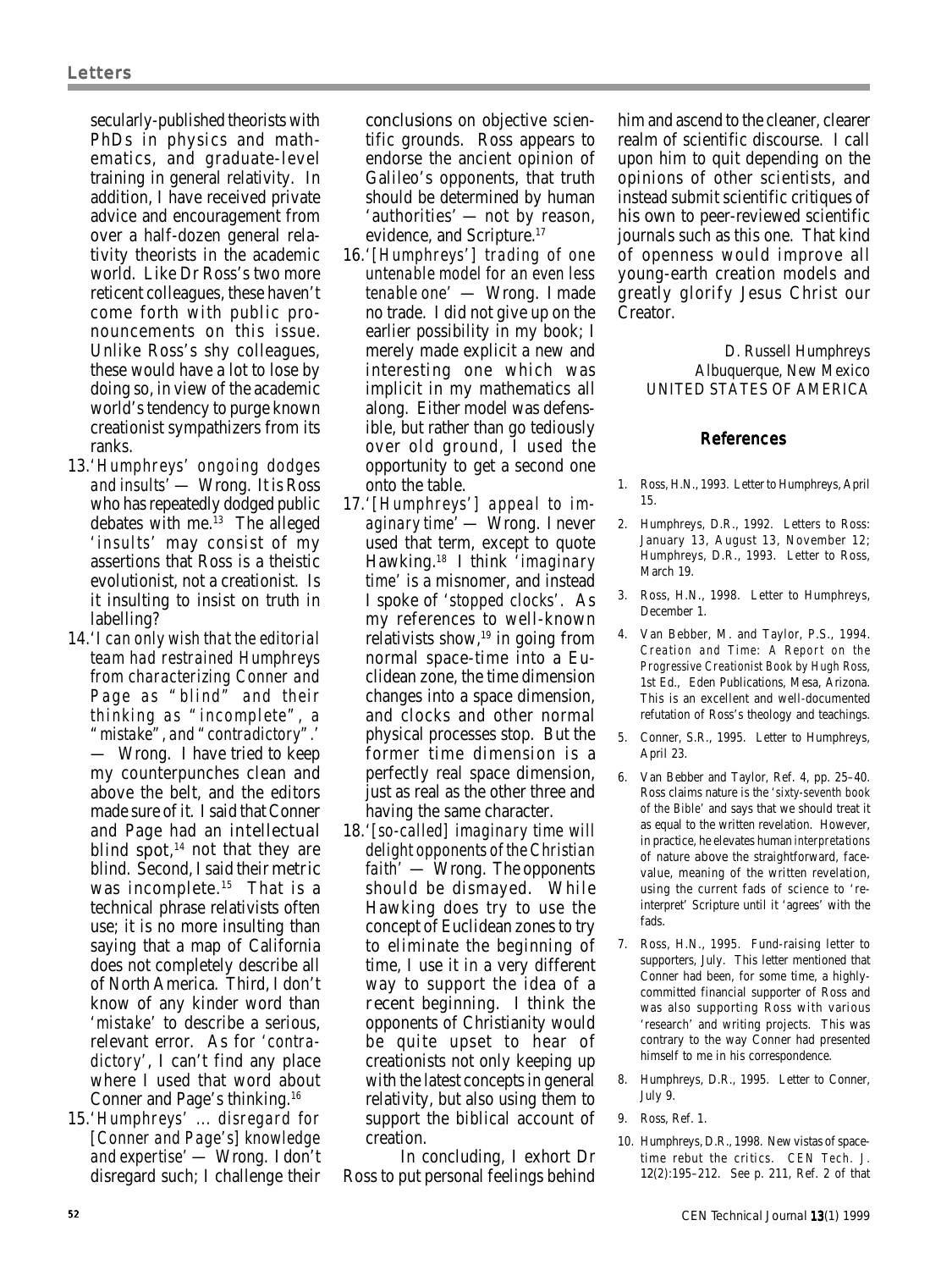article.

- 11. Ross, H.N., 1995. Progress towards resolution of the creation-date controversy. Facts and Faith 9(1):12–13. Facts and Faith is a quarterly non-peer-reviewed layman's newsletter issued by Ross's organization; it normally does not publish rebuttals. I first saw this issue (first quarter) in March, 1995.
- 12. Humphreys, D.R., 1995. An open letter to Hugh Ross. Bible-Science News 33(4):21– 22. This open letter in the May issue was a copy of a technical reply to Ross's criticisms in Ref. 11; I faxed it to him on March 7, 1995 and mailed him a copy on March 26, 1995. When Ross did not respond, I sent the open letter to BSN. Ross finally replied publicly in the August issue of Bible-Science News 33(6):6, but he did not try to defend his technical points or refute mine, deferring instead to then-future publications he expected from Conner, et al. None of those later publications appeared to use or defend the specific points Ross had made in Ref. 11.
- 13. Humphreys, D.R., 1995. There you go again, Dr Ross! Bible-Science News 33(6):6–7. On page 7 is a reprint of an August13, 1994 letter I sent Ross, politely asking him why he had backed out of a radio debate scheduled for the week before — only after he found out I was to be his opponent. He never answered that letter.
- 14. Humphreys, Ref. 10, p. 210.
- 15. Humphreys, Ref. 10, p. 201.
- 16. Humphreys, Ref. 10, p. 212. See that article's Ref. 36, where I did say of Prof. Stephen Weinberg: 'This shows that even Nobel Laureates are not immune from selfcontradiction.' Since this appraisal includes the whole human race, nobody needs to feel singled out and particularly offended.
- 17. Galilei, G., 1632. Dialogo ... Massimi Sistemi del Mondo, G.B. Landini, Florence. English translation in: Drake, S., 1967. Dialogue Concerning the Two Chief World Systems, 2nd Revised Ed., University of California Press, Berkeley. Simplicio, the spokesman for Galileo's academic opponents, often falls back on appeals to Aristotle's authority. Salviati, the spokesman for Galileo's point of view, just as often argues against human authority, calling instead for careful reasoning and evidence to settle scientific issues. Unfortunately, Simplicio's intellectual descendants are still far too numerous today, and Salviati's are far too few.
- 18. Humphreys, Ref. 10, p. 211. See Ref. 33 of that article.
- 19. Ellis, G.F.R., Sumeruk, A., Coule, D. and Hellaby, C., 1992. Change of signature in classical relativity. Classical and Quantum Gravity 9:1535–1554.

# More on vistas

I congratulate you on publication of the paper 'Starlight and time is the big bang' by Samuel R. Conner and Don N. Page.<sup>1</sup> I am not a cosmologist, but I am a professional theoretical physicist (now in retirement) so I am able to follow the algebra and test the reasoning presented. I applaud the authors for providing such a careful, thorough, perceptive, and exhaustive assessment of the book Starlight and Time by D. Russell Humphreys, and for listing the evidence which excludes the whole class of relativistic young – universe cosmologies. The reply 'New vistas of space-time rebut the critics' by D. Russell Humphreys<sup>2</sup> introduces a completely new argument, but contains a number of incorrect statements. I shall here comment on the central issue.

By his insistence on the use of the Klein metric, Humphreys appears to be expressing a belief in just one true metric for the universe. No! The metric is not a property of the universe, but is a property of the system of co-ordinates used to describe the universe. Since one can readily transform from one set of coordinates to another, the metric may change along with the transformation. Conner and Page have explicitly stated the connection between the Schwartzschild coordinate system (which implies the Klein metric) and co-moving coordinates (which implies the Robertson–Walker metric). Since the transformation between the two co-ordinate systems exists, the two metrics are exactly equivalent to each other — they stand or fall together. Indeed, Conner and Page have explicitly demonstrated that the two metrics predict exactly the same proper time elements for comoving observers.

Humphreys' apparent belief in just one true metric leads him to a misinterpretation of his own Figure 3 by switching clocks in midargument. He first uses clocks reading Schwartzschild time to construct the figure with its 'timeless zone'. Then, instead of regarding such a zone as a pathology induced by the use of Schwartzschild clocks which have been travelling faster than light (clocks which may have some convenience for descriptive purposes, but certainly no physical reality), he mistakenly believes he has uncovered an intrinsic property of the universe thus enabling him to switch to 'expansion fraction' clocks — that is, clocks reading cosmic time — for his exposition of the figure. No! The figure does not indicate some constraint on the behaviour of ordinary physical clocks. If any clocks have been prevented from 'ticking' in the 'timeless zone', they would only be those associated with the Klein metric, i.e. (unphysical) Schwartzschild clocks and not any clocks which, at all stages of the universe expansion, have in their travels obeyed the cosmic speed limit (the speed of light). Actually, even Schwartzschild clocks do something in that zone, they are not completely non-functional, they are not completely stopped as is clearly shown in Conner and Page's Figure 4.

But, does it matter? Suppose a friend telephones you from a very great distance and tells you that sometime in the next two weeks he is going to visit you. Towards the end of that period you locate in your home a favourite watch that you had mislaid some months before. Of course it has stopped, so, joyful at finding it again, you wind it and set it to the correct time. Shortly thereafter your friend arrives and simultaneously you check your watch to see if it is still going — it is, and you note that just ten minutes have elapsed since you wound it. Do you then deduce that your friend's travel time was only ten minutes? No! Why not? Because the very great distance and the maximum possible speed of travel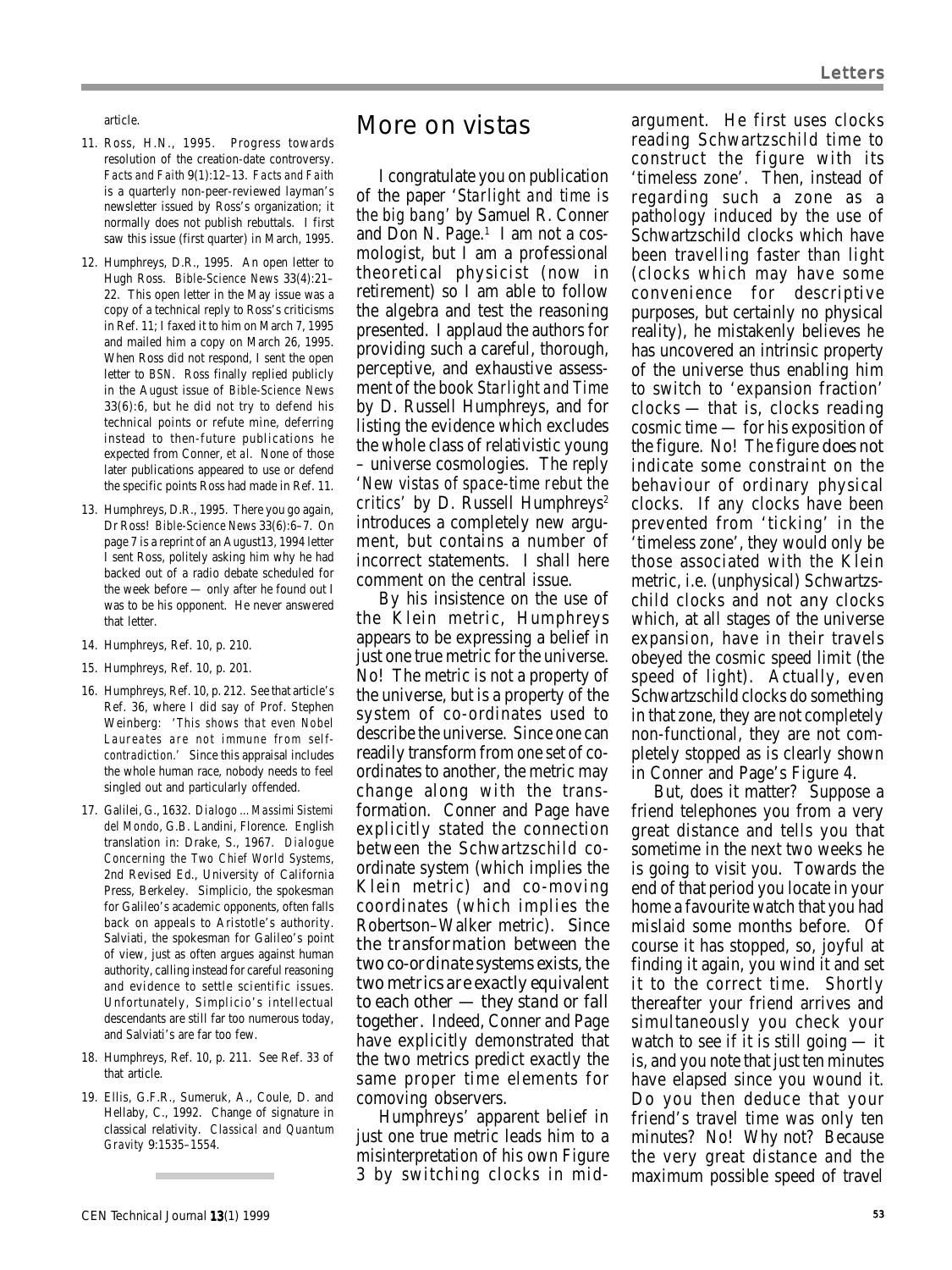available to humans forbids it. In like manner, the very great distance from here to the distant galaxies, and the limitation on the speed of light tells us that the light has been traveling for a very long time even if our clocks were stopped (or not even created until the light was about to arrive). So we must allocate a very great age to the universe, not simply an age our clocks have recorded supposing them to have started after changes in the universe when they were not 'ticking'.

The bottom line is this: in our reference frame the distant galaxies are billions of light years away, so in our reference frame the light has taken billions of years to get here, so in our reference frame the age of the universe is in the billions of years range. It is simply quite irrelevant what clocks elsewhere in the universe may be doing, but if D. Russell Humphreys' clocks at the edge of his universe happen to run faster than ours do, then they would indicate an even greater age than those billions of years!

The overwhelming evidence that the universe is very old does not distress me, because I regard the statement '… he made the stars also' (Gen 1:16) to be a parenthetic insertion into a narrative solely about the establishment of the earth's ecosystem. I believe the insertion is there to acknowledge that the Creator of the universe is the same Mighty One who created all living things, and is not there to imply any time relationship between those two creative events.

> K.J. Duff Mangerton, New South Wales AUSTRALIA

#### References

- 1. Conner, S.R. and Page, D.N., 1998. Starlight and time is the big bang. CEN Tech. J., 12(2):174–194.
- 2. Humphreys, D.R., 1998. New vistas of spacetime rebut the critics. CEN Tech. J., 12(2):195–212.

## Russell Humphreys replies:

I'm glad to have Dr Duff's comments on my cosmology, especially since, being of the oldcosmos point of view, he is motivated to search for errors in my reasoning. Even though his specialty is solid-state physics, not relativity, I welcome scrutiny by more theoreticians. However, Duff seems to have overlooked several things which undermine his main technical points. In that regard, let's examine five of his statements:

- 1. 'Humphreys appears to be expressing a belief in just one true metric for the universe.' Incorrect. I do not claim uniqueness for the Klein metric, merely that it is more useful here than the metric Conner and Page were using:1 'Thus the Robertson-Walker metric is a less complete description of this physical situation than the Klein metric is.'
- 2. 'Since the transformation between the two coordinate systems exists, the two metrics are exactly equivalent to each other [my emphasis]' Duff put the whole statement in bold font, implying it was his main point. But my paper cites a counterexample to that very point:<sup>2</sup>

... this is not the first time a change of coordinates has [revealed new physics]. In 1960, Kruskal and Szekeres introduced a new set of coordinates which revealed startling new regions of space-time in the vacuum around and within a black hole, regions which had lain concealed and unsuspected in the Schwarzschild vacuum metric. The new coordinates shed a great deal of light on the nature of the event horizon, opened up the possibility of white holes and worm-holes, and stimulated a great outpouring of research on black holes for the next three decades. Thus it should not be too surprising that a shift of coordinates has again revealed new black-hole physics, this time within the matter region.'

As experts in general relativity know very well, there exists a transformation between Schwarzschild coordinates and Kruskal coordinates. But no expert would try to claim the Schwarzschild and Kruskal metrics are 'exactly equivalent to each other', because the latter describes more regions of spacetime than the former.<sup>3</sup> Thus my example directly contradicts the argument Duff is trying to make.

3. '[The timeless zone is] a pathology induced by the use of Schwartzschild clocks' Duff gives no mathematical proof for this assertion. It is merely an opinion. It is a rather common sentiment, since many textbooks are fond of heaping unmerited verbal abuse upon Schwarzschild coordinates. For example, one text accuses Schwarzschild coordinates of delinquent behaviour:4

'spurious … inappropriate … misbehave … go bad'. But then the same text goes on to

say:<sup>5</sup> 'We will of course adopt the view that the coordinates that go bad at [the event horizon] are the Schwarzschild coordinates' [emphasis mine].

The word 'adopt' shows that the textbook writers' preference in coordinates is merely an arbitrary and personal value judgment.

4. 'If any clocks have been prevented from "ticking" in the "timeless zone", they would be only ... Schwartzschild clocks.' Here Duff appears to have missed the caution in my paper:<sup>6</sup>

'Schwarzschild coordinates are conceptual. You can think of them as the times and distances which would be read out from clocks and rulers unaffected by gravity, velocity, acceleration, or any other feature of the spacetime continuum.'

Conceptual clocks don't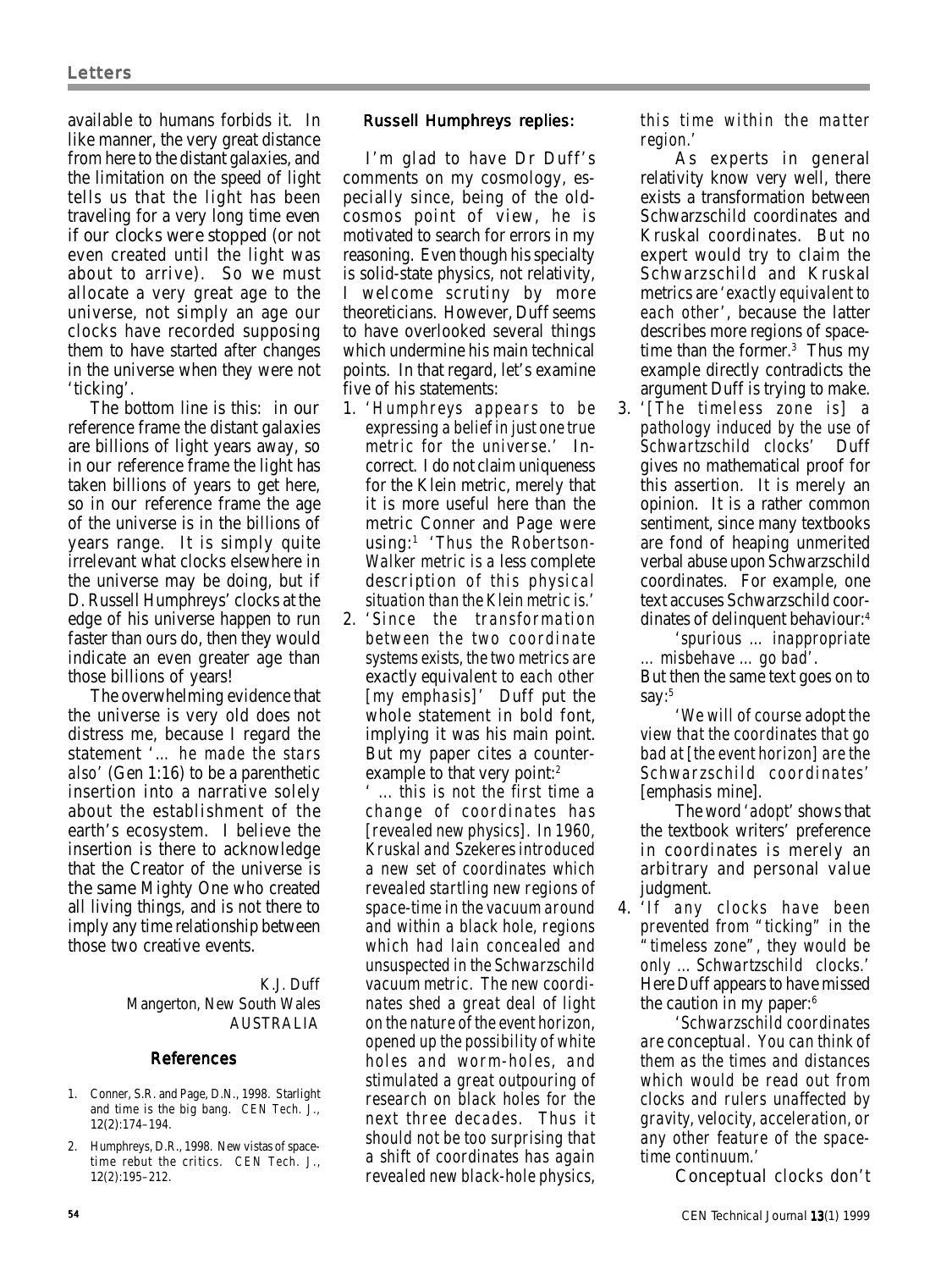have to stop, not even in Euclidean zones. Duff did not discuss my statement above at all, apparently overlooking it. He also seems to have overlooked that other theoreticians besides myself have concluded there may be Euclidean (timeless) zones in the black-hole/white-hole topology my cosmology uses. The paper in the International Journal of Modern Physics by Hellaby, Sumeruk, and Ellis,<sup>7</sup> which I referred to frequently in my paper, requires that Duff take the concept of timelessness seriously. The use of conceptual Schwarzschild clocks could help him find his way through this new, nearly uncharted wilderness in relativity, the fascinating idea of Euclidean zones.

5. 'But, does [timelessness] matter?' Duff gives an illustration of a watch stopping in your home and uses it to claim that one should measure the friend's travel time only with unstopped watches. He seems to have overlooked the following sentence in my article:<sup>8</sup>

'In particular, their metric gives no hint at all of a large region of space-time in which physical processes, including clocks, are completely stopped.'

I've emphasized 'physical processes' here because Duff's illustration would more accurately fit my theory if all physical processes in your home, including processes in your own brain and body, had stopped. Then the stopped watch would reflect your own experience. From your point of view, the friend would arrive very suddenly. Ignoring this distinction, Duff claims in his second-to-last paragraph that even if my theory were true, the cosmos would still be billions of years old. But he is simply expressing a personal preference in clocks, regarding the distant clocks as more important than the ones on earth. How unrelativistic

of him!

Now let's move on to Dr Duff's final, less technical, point. In his last paragraph he gives us a 'biblical' reason for his scientific worldview, the last part of Genesis 1:16, which he interprets as meaning the stars were made much earlier than the two great lights.

However, if Dr Duff is going to stake so much on just a few words in an English translation (and the vast majority don't support his interpretation), it would be good to examine the original language underlying the translation. In this case, it turns out that the original Hebrew does not support his interpretation (as most Bible translators realise). Just before the word for 'stars', there is a small untranslatable word, the accusative particle 'et. It indicates that 'stars' is the direct object of the verb 'made' at the beginning of the verse. Tacked onto 'et is the Hebrew consonant waw, which is usually translated 'and'. There is an identical construction of waw plus 'et just before 'the earth' at the end of Genesis 1:1. There it is translated 'and the earth', indicating that God created the earth as well as the heavens. Leaving out the middle phrase of Genesis 1:16 (describing the function of the great lights), a very literal translation is:'And God made the two great lights … and the stars.'

Thus I suggest that the most straightforward meaning of the Hebrew verse is that God made the stars essentially simultaneously with the Sun and Moon, not beforehand.

This illustrates the danger of basing too much on just a few words. We should build our own worldview on an exegesis of all relevant Bible passages. Thus in this matter, we should also take into account such verses as Exodus 20:11,

'For in six days, the LORD made the heavens and the earth ...'

which, combined with the context, clearly and explicitly declares that Jehovah made not only the earth, but also the heavens in six ordinary weekdays. There are many other Scriptures which support that statement, and there are none which clearly and explicitly say the world is billions of years old. Therefore, in view of Dr Duff's respect for Scripture, I invite him to join me and other believing theorists in searching for young-world cosmologies.



D. Russell Humphreys Albuquerque, New Mexico UNITED STATES OF AMERICA

## References

- 1. Humphreys, D.R., 1998. New vistas of spacetime rebut the critics. CEN Tech. J. 12(2):195–212. See p. 202, Section 6, last paragraph.
- 2. Humphreys, Ref. 1, p. 202, Section 7, first paragraph.
- 3. Hawking, S.W. and Ellis, G.F.R., 1973. The Large Scale Structure of Space-time, Cambridge University Press, Cambridge, UK, p. 155: 'The Kruskal extension ... is the unique and locally inextendable extension of the Schwarzschild metric.'
- 4. Ohanian, H.C. and Ruffini, R., 1994. Gravitation and Spacetime, 2nd Ed., W.W. Norton & Co., New York, p. 440.
- 5. Ohanian and Ruffini, Ref. 4, p.441, last paragraph.
- 6. Humphreys, Ref. 1, p. 197, Section 3, first paragraph.
- 7. Hellaby, C., Sumeruk, A. and Ellis, G.F.R., 1997. Classical signature change in the black hole topology. International Journal of Modern Physics, D6(2):211–238. See my quote of this paper in my answer to Conner in this issue, p. 59.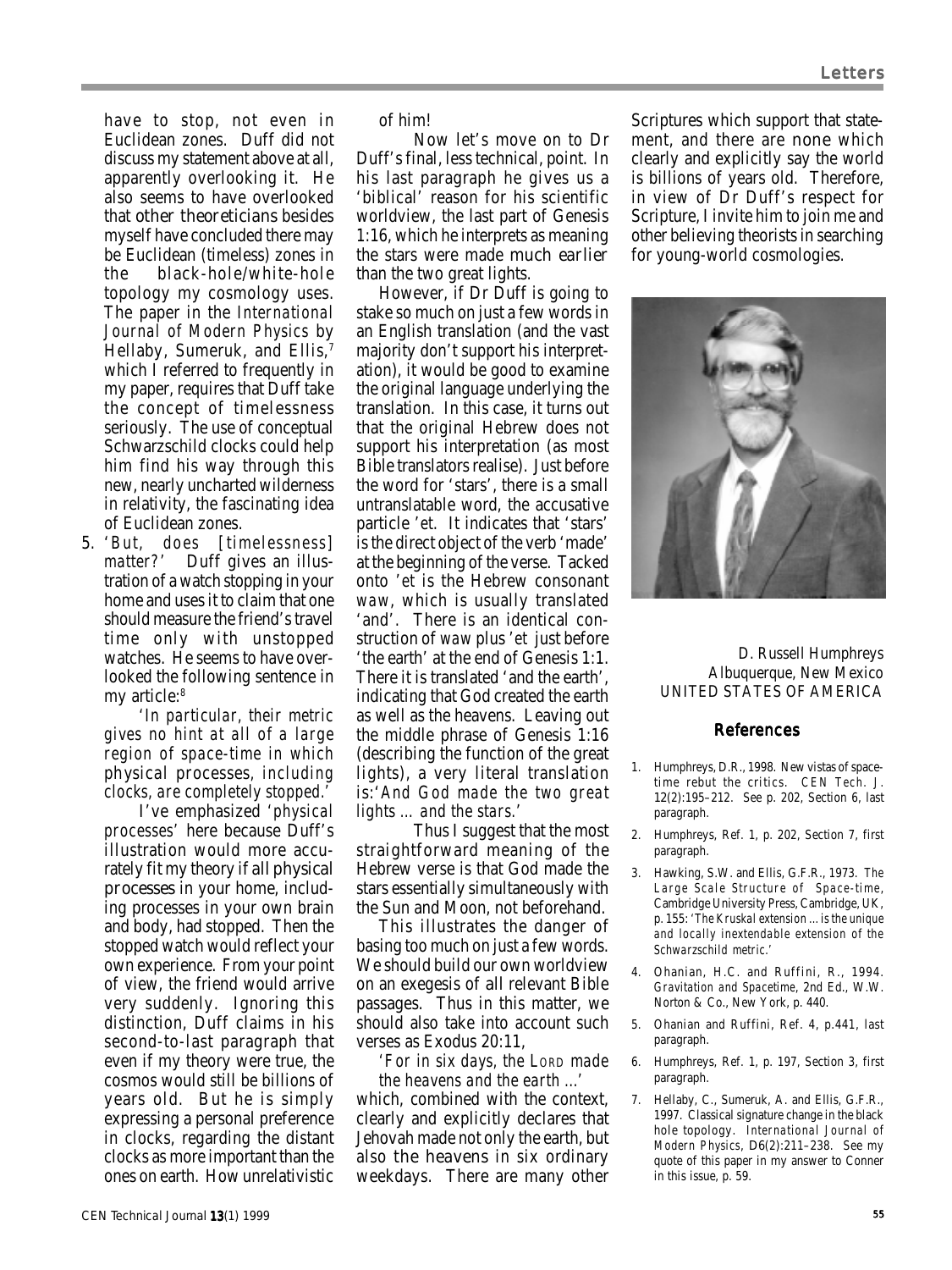8. Humphreys, Ref. 1, p. 196, Section 2, sixth paragraph.

# Vistas — one more

As in his original cosmology proposal1,2 and in subsequent writings in its defence,  $3,4$  so also in New vistas of space-time rebut the critics, $5$  Dr Humphreys makes sweeping physical claims without backing them up with the simple mathematical calculations which would demonstrate their truth or falsity.

It is straightforward, using only undergraduate-level differential calculus, to show that Humphreys' claim of a 'timeless zone' in the Klein metric is false. In order for a 'timeless zone' to exist, there must be a region of spacetime within which there are no spacetime trajectories which have the property  $ds^2 > 0$ . However, it is easy to verify that every comoving

clock in Humphreys' bounded matter sphere cosmology traverses a timelike trajectory  $(ds^2 > 0)$ , even in the region of  $(\alpha, \chi)$  space which Humphreys alleges is 'timeless.' Consider, for example, the trajectory of the Earth, which Humphreys hypothesizes is at the center of the matter sphere. The Earth's spatial trajectory in Schwarzschild coordinates is given by  $d\rho_{\text{Earth}} = d\theta_{\text{Earth}} = d\varphi_{\text{Earth}} = 0$ . The Schwarzschild time component of the trajectory,  $dt_{Schwarz, Earth}$ , must be derived from the definition of the Schwarzschild time coordinate t<sub>schwarz</sub>

#### See equation (1) [below]

Humphreys claims that  $dt_{\rm Schwarz}$  is a 'conceptual' time interval which can be assumed to be real, so that dt<sup>2</sup><sub>Schwarz</sub> is positive<sup>6</sup>, but this is manifestly false. The value of t<sub>schwarz</sub> for a particular spacetime event is manifestly a function (given in equation 1) of the comoving coordinate location  $(a, \eta)$  of the spacetime event in question, and therefore the Schwarzschild time interval dt<sub>schwarz</sub> along a particular spacetime trajectory is determined by that trajectory (i.e., by the succession of spacetime events which constitutes the trajectory).

To obtain the differential Schwarzschild time interval dt<sub>Schwarz, comoving clock</sub> which elapses along the spacetime trajectory of a comoving clock, one must differentiate equation (1), subject to the constraint imposed by the spacetime trajectory under consideration (namely that  $\eta$  is fixed for a comoving clock). The result is

See equation (2)

(where the leading '-' sign in equation (1) is used, as is appropriate for an expanding bounded matter sphere)<sup>7</sup>. Earth is located at  $\eta_{\text{Earth}} =$ 0, so

See equation (3)

 $\frac{1}{2}$ 

$$
t_{Schwarz} = \pm \frac{t_o}{1+b^2} \left[ \frac{b^3}{1+b^2} \ln \left( \frac{\zeta+b}{\zeta-b} \right) + \frac{\zeta}{1+\zeta^2} + \frac{1+3b^2}{1+b^2} \left( \frac{\pi}{2} - \arctan \zeta \right) \right] \dots (1)
$$

where

$$
t_0 \equiv \frac{a_{max}}{c\sqrt{1-\eta_{edge}^2}}, \quad \zeta \equiv \sqrt{\frac{a_{max}}{a_{max}-a}\sqrt{\frac{1-\eta_{edge}^2}{1-\eta^2}}-1}, \quad b \equiv \frac{\eta_{edge}}{\sqrt{\eta_{edge}^2}}
$$

$$
dt_{schwarz, comoving clock} = da \frac{\partial t(a, \eta)}{\partial a}\bigg|_{\eta \text{ fixed}} = -t_o \frac{\zeta^3}{\left(1 + \zeta^2\right)^2 \left(\zeta^2 - b^2\right)} \left(\frac{1 + \eta_{edge}^2}{1 - \eta^2}\right)^{\frac{1}{2}} \frac{a_{max}}{\left(a_{max} - a\right)^2} da_{\dots} \tag{2}
$$

$$
dt_{Schwarz, Earth} = -t_0 \frac{\zeta_{Earth}^3}{\left(1 + \zeta_{Earth}^2\right)^2 \left(\zeta_{Earth}^2 - b^2\right)} \left(1 - \eta_{edge}^2\right)^{1/2} \frac{a_{max}}{\left(a_{max} - a\right)^2} da
$$
.................(3)

$$
\zeta_{Earth} = \zeta(a, \eta_{Earth}) = \sqrt{\frac{a_{max}}{a_{max} - a} \sqrt{1 - \eta_{edge}^2 - 1}}
$$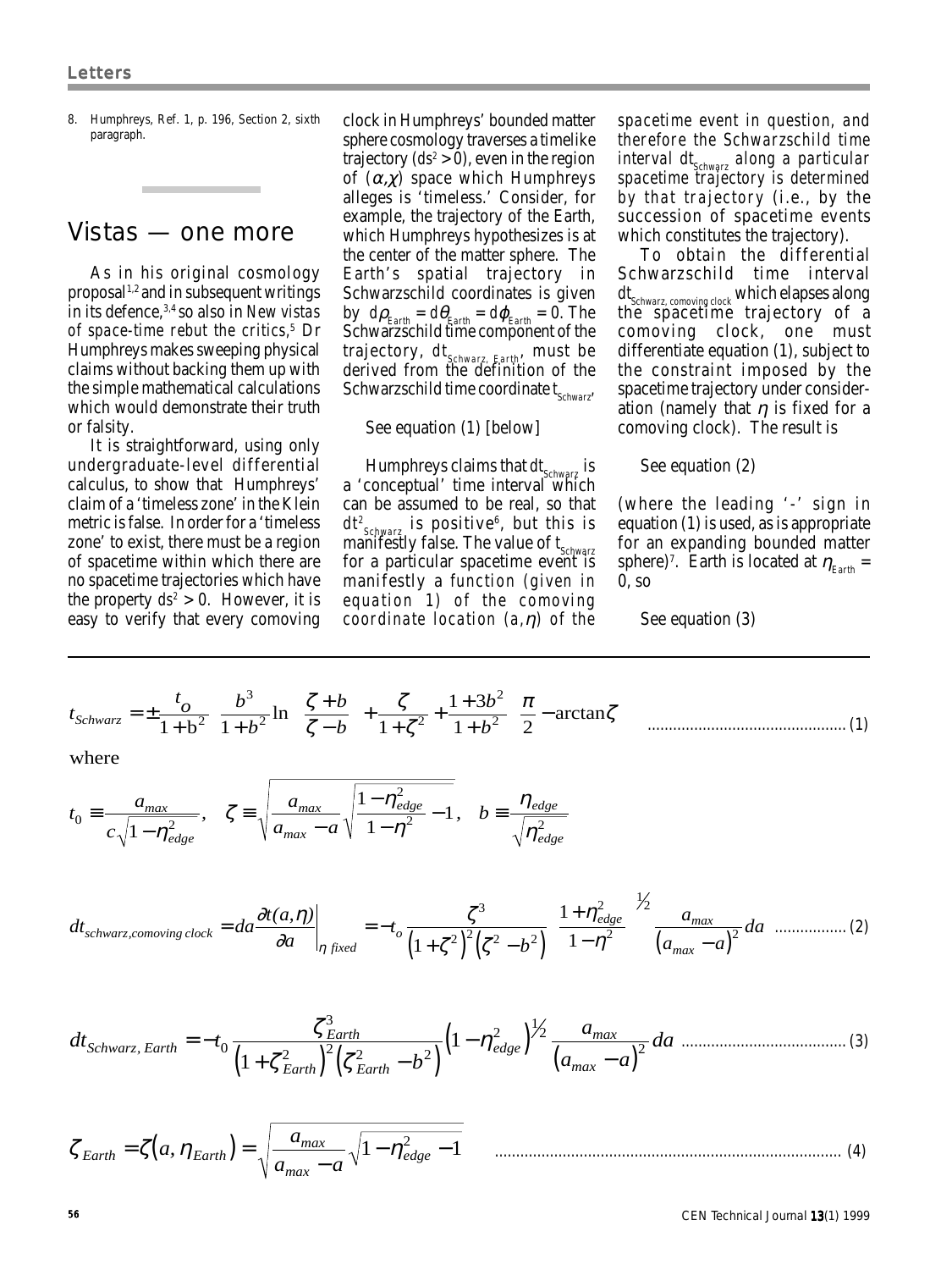where

See equation (4)

Plugging the values of Earth's coordinate trajectory differentials into the metric gives,

 $ds^2$ <sub>Earth</sub> =  $c^2 d \tau^2$ <sub>Earth</sub>  $= \beta(a, \eta=0) c^2 dt^2$ Schwarz, Earth

See equation (5)

To determine whether there is a timeless region along Earth's spacetime trajectory, we need only locate those regions for which  $ds^2_{\text{Earth}}$  is negative.

It is easy to see that  $\zeta_{\text{\tiny{Earth}}}$  is real when  $a/a_{\text{max}} > 1 - (1 - \eta^2_{\text{edge}})^{1/2}$  and imaginary (that is, proportional to  $(-$ 1)<sup>1/2</sup>), when  $a/a_{\text{max}} < 1 - (1 - \eta^2_{\text{edge}})^{1/2}$ <sup>2</sup>. Therefore, dt $_{\rm Schwarz, Earth}$  is real and  $dt^2$ <sub>Schwarz, Earth</sub> is positive for  $a/a_{max} > 1$  $-$  (1- $\eta^2$ <sub>edge</sub>)<sup>1/2</sup>. Likewise, dt<sub>Schwarz, Earth</sub>

is imaginary and  $dt^2$ <sub>Schwarz, Farth</sub> is negative for  $a/a_{\text{max}} < 1 - (1 - \eta^2_{\text{edge}})^{1/2}$ <sup>2</sup>.  $\zeta_{\text{Earth}}$  and dt<sub>Schwarz, Farth</sub> vanish at a/  $a_{\text{max}}^{\text{Pearm}} = 1 - (1 - \eta^2_{\text{edge}})^{1/2}.$ 

The metric component b(a,h), which we need to compute the Earth proper time using equation 5, is given by

See equation (6)

At the position of Earth,  $\beta$  $(a,\eta=0)$  is

See equation (7)

Or, equivalently,

See equation (8)

The numerator of  $\beta$  (a,  $\eta$ =0) is the square of a real number, and so is necessarily non-negative. The sign of the denominator and thus of  $\beta$  $(a, \eta=0)$  depends on the value of a/  $a_{\text{max}}$ . Considering the same three cases as above,  $a/a_{max}$  greater than,

$$
ds_{Earth}^2 = c^2 d\tau_{Earth}^2 = \beta(a, \eta = 0) c^2 d t_{Schwarz, Earth}^2
$$
 (5)

$$
\beta_{(a,\,\eta)} = \frac{\left[1 - \frac{a_{max}}{a}\left(1 - \frac{\left(1 - \eta_{edge}^2\right)^{3/2}}{\sqrt{1 - \eta^2}}\right)\right]^2}{\left(1 - \frac{a_{max}}{a}\eta^2\right)\left[1 - \frac{a_{max}}{a}\left(1 - \frac{\sqrt{1 - \eta_{edge}^2}}{\sqrt{1 - \eta^2}}\right)\right]^3} \quad \dots \dots \dots \dots \tag{6}
$$

$$
\beta(a, \eta = 0) = \frac{\left[1 - \frac{a_{max}}{a} \left(1 - \left(1 - \eta_{edge}^2\right)^{3/2}\right)\right]^2}{\left[1 - \frac{a_{max}}{a} \left(1 - \sqrt{1 - \eta_{edge}^2}\right)\right]^3}
$$
(7)

less than or equal to  $1 - (1 - \eta^2_{\text{edge}})^{1/2}$ <sup>2</sup>, it is obvious that

- 1) if  $a/a_{\text{max}} > 1 (1 h_{\text{edge}}^2)^{1/2}$ , then b  $(a,h=0) > 0$  and  $dt_{Schwarz, Earth}^{\text{euger}} >$ 0, so that ds<sup>2</sup><sub>Earth</sub> > 0, a timelike trajectory.
- II) if  $a/a_{\text{max}} < 1 (1 h_{\text{edge}}^2)^{1/2}$ , then  $b(a,h=0)$  < 0 and dt<sup>2</sup> schwarz, Earth < 0, so that ds<sup>2</sup> $_{\text{Earth}} > 0$ , a timelike trajectory.
	- It should be noted that case II), with  $b < 0$ , is precisely Humphreys' so-called 'timeless' region of the Klein metric. Earth clocks are not stopped in the region, however, since ds<sup>2</sup><sub>Farth</sub> > 0. The reason for this is that whenever b is negative,  $dt_{\text{Schwarz}}$  $_{\text{Earth}}$  is imaginary, so that dt<sup>2</sup> Schwarz,  $_{\text{Earth}}$  is also negative, yielding  $\text{dS}^2_{\text{Earth}} > 0.$
- III) if  $a^{tan}_{\text{max}} = 1 (1 h^2)$  then b(a,h= $0^{\circ}$ diverges and dt<sup>2</sup><sub>Schwarz, Farth</sub> = 0. It is not obvious from this analysis what is the value of the product b(a,h) dt<sup>2</sup><sub>Schwarz, Earth</sub>, but in our recent CEN Tech. J. article<sup>8</sup> and the Supplement to it<sup>9</sup> we show that even in this case, ds<sup>2</sup><sub>Earth</sub> > 0, a timelike trajectory.

This simple analysis for the spacetime trajectory of Earth through the Euclidean signature region of the Klein metric can be easily repeated for any other comoving trajectory (that is, any non-zero value of  $\eta$ ). The outcome is the same:  $\beta(a,\eta)$  and dt<sup>2</sup><sub>Schwarz, comoving clock</sub> always have the same sign, so that their product is always positive. One additionally must take into account the radial motion dr<sub>comoving clock</sub>, but the additional contribution still leaves ds<sup>2</sup><sub>comoving clock</sub> positive, as we show in the Supplement. Further, whenever  $\beta$ (a, $\eta$ ) diverges, dt² schwarz, comoving clock<br>vanishes and whenever  $\beta$ (a, $\eta$ ) vanishes, dt<sup>2</sup><sub>schwarz, comoving clock</sub> diverges in such a way that the product  $\beta$  dt<sup>2</sup> remains finite and positive<sup>10</sup>. As Dr Page and I discuss in our paper and Supplement, explicit derivation of the proper time interval using the Klein metric shows that the proper time interval along every comoving clock trajectory in the interior of the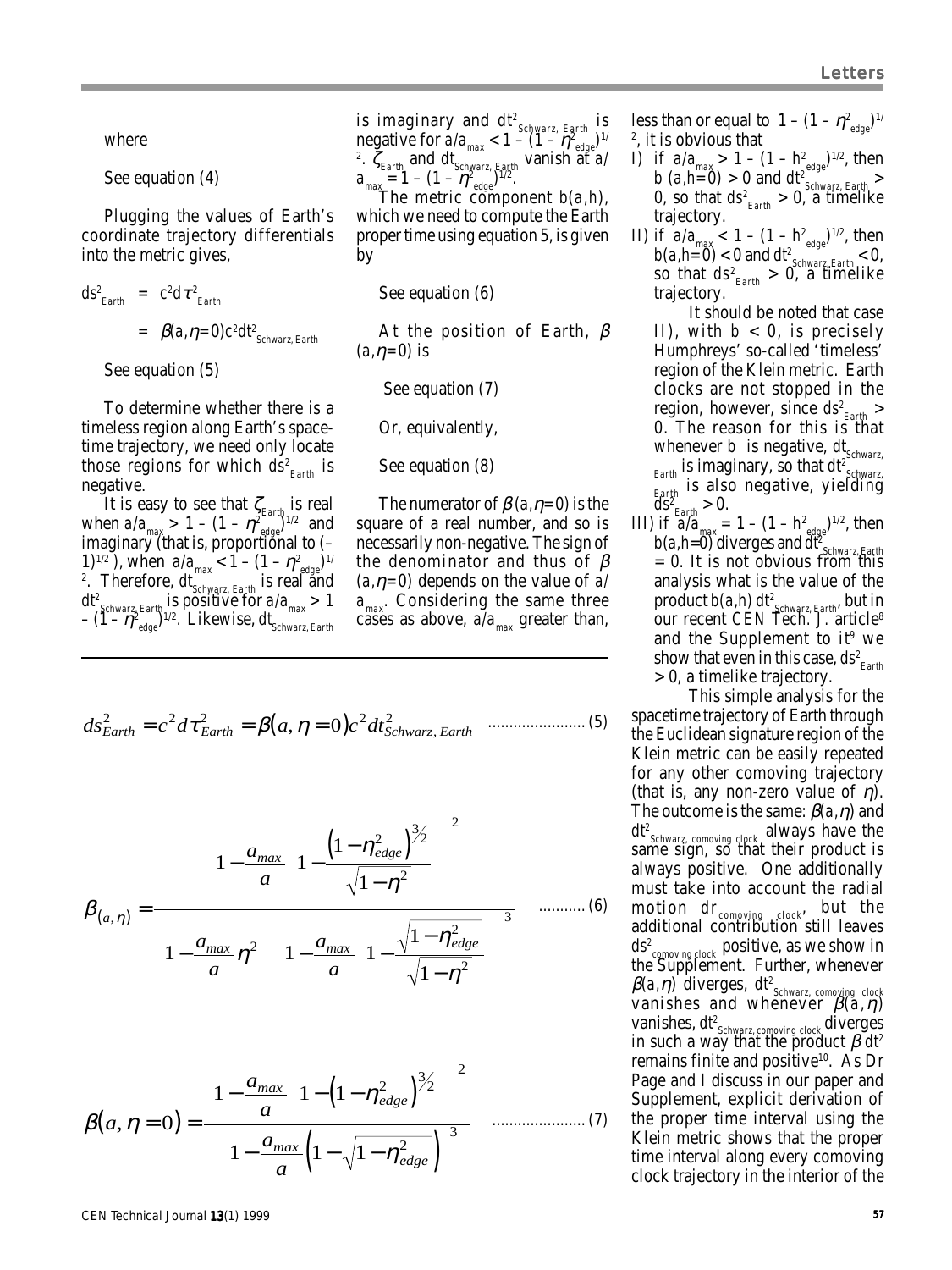#### matter sphere is

### See equation (9)

In other words, there are no timeless regions in the Klein metric. Humphreys comes close to noticing this 'compensating' behavior of t<sub>schwarz</sub> (dt<sub>schwarz, comoving clock is imaginary</sub> when  $\beta$  is negative) when he writes: 'I now know that the location in question [i.e. at which the Schwarzschild time coordinate acquires an imaginary component] is not the event horizon, but rather the change surface, and that the imaginary component [of the Schwarzschild time coordinate] comes from a signature change in the Klein metric.<sup>'11</sup>

This behaviour, wherein the time coordinate suddenly acquires an imaginary component as one crosses the signature change surface, is a clear indication that the signature change is an artefact of the coordinate system. Humphreys seems to recognize that this is the case. However, he fails to recognize that such a coordinate artifact cannot convert the timelike trajectories of comoving clocks  $(ds_{\text{comoving clock}}^2 > 0)$ into spacelike trajectories (ds<sup>2</sup><sub>comoving</sub><br><sub>clock</sub> < 0). Such a conversion is mathematically impossible, since ds<sup>2</sup><sub>comoving clock</sub> is a scalar invariant quantity, completely independent of the coordinates used to describe the

clock trajectory, as we discuss in our paper and Supplement, and as Humphreys affirms in New vistas of space-time.<sup>12</sup>

Humphreys' problem is that he never makes the effort to actually calculate the spacetime interval on comoving trajectories in his socalled 'timeless region'.<sup>13</sup> If his new proposal were valid, such a calculation would explicitly result in ds<sup>2</sup><sub>comoving clock</sub> < 0. Instead of performing this simple calculation, he simply assumes that the Euclidean signature of the Klein metric in this region requires that  $ds<sup>2</sup>$ be negative for all trajectories. Explicit calculation of ds<sup>2</sup> comoving clock<br>in the Euclidean region, as I have shown above (and as Dr Page and I discuss in our CEN Tech. J. paper and explicitly work out in the Supplement), shows that this is not so.

This brief analysis shows that Humphreys' claimed discovery of a 'timeless zone' in the center of bounded locally homogeneous cosmology is a fantasy. Unfortunately, it is not possible to go further into the problems of New vistas of space-time in this brief letter.

> Samuel R. Conner Vineland, New Jersey UNITED STATES OF AMERICA

#### References

- 1. Humphreys, D.R., 1994. Progress toward a young-earth relativistic cosmology. In: Proceedings of the Third International Conference on Creationism, R.E. Walsh (ed.), Creation Science Fellowship, Pittsburgh, Pennsylvania, pp. 267–286.
- 2. Humphreys, D.R., 1994. Starlight and Time: Solving the Puzzle of Distant Starlight in a Young Universe, Master Books, Green Forest, Arkansas.
- 3. Humphreys, D.R., 1995. How we can see a young Universe: a reply to Conner and Page. Bible Science News, 33(7):12, 16–19.
- 4. Humphreys, D.R., 1997. It's just a matter of time. Creation Research Society Quarterly, 34(1):32–34.
- 5. Humphreys, D.R., 1998. New vistas of spacetime rebut the critics, CEN Tech. J. 12(2):195–212.
- 6. Humphreys, Ref. 5, p. 203
- 7. Conner, S.R. and Page, D. N., 1997. The Big Bang Cosmology of Starlight and Time. Unpublished manuscript, 200+ pages, Appendix G.
- 8. Conner, S.R. and Page, D.N., 1998. Starlight and time is the big bang. CEN Tech. J. 12(2):174–194.
- 9. Conner and Page, Ref. 7.
- 10. The former occurs on the Klein metric signature change surface and the latter on the surface which Humphreys incorrectly identifies with the event horizon. The divergence and vanishing of b are artefacts of the Klein coordinate system and have no physical consequences for physical observers inside the matter sphere.
- 11. Humphreys, Ref. 5, p. 209.
- 12. Humphreys, Ref. 5, p. 197.
- 13. This is analogous to his failure in earlier versions of the Starlight and Time hypothesis to explicitly calculate the proper time elapsed on comoving clocks, a calculation which shows, as we demonstrate in our paper and Supplement, that there is no differential time dilation in the bounded matter sphere cosmology.

$$
\beta(a, \eta = 0) = \frac{\left[1 - \frac{a_{max}}{a} \left(1 - 1 - \eta_{edge}^2\right)^{3/2}\right]^2}{\left[1 - \left(\frac{1 - \sqrt{1 - \eta_{edge}^2}}{a_{max}}\right)\right]^3}
$$
 (8)  

$$
d\tau_{comoving clock} = \frac{da}{a} \sqrt{\frac{a}{a}}
$$
 (9)

*c*

 $\tau_{\text{comoving clock}} = \frac{du}{c} \sqrt{\frac{u}{a_{\text{max}} - a}}$ 

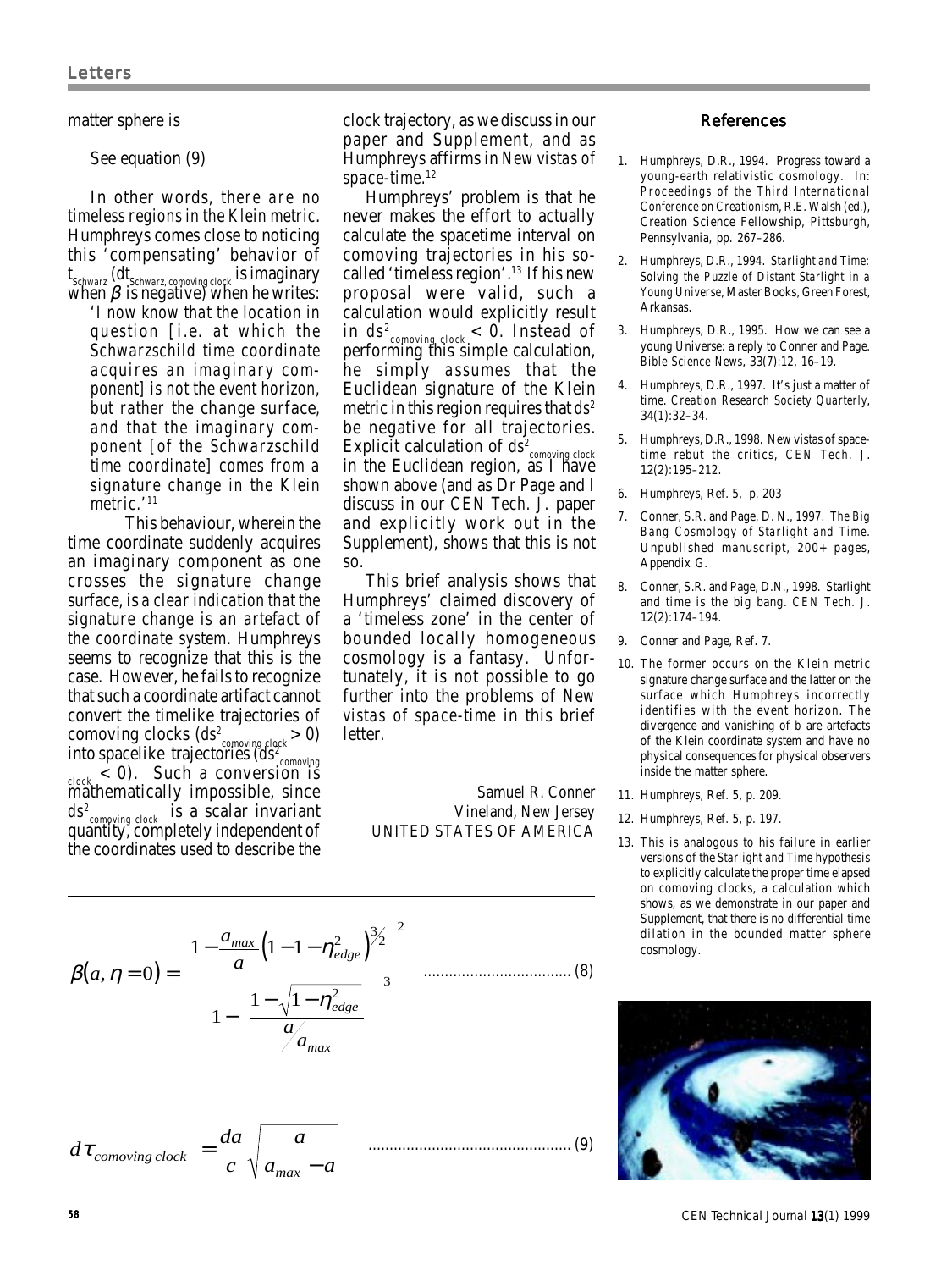## Russell Humpreys replies:

In the above reply to my article,<sup>1</sup> Mr Conner again fails to inform the mostly creationist readers of this journal that he is an ardent supporter of a well-known opponent of creationism, Dr Hugh Ross. You might suspect from this omission that Conner's letter could be neglecting to mention other important matters as well. If you thought so, your suspicion is well-founded — Conner fails to respond to many important scientific issues I raised. Three of his most significant omissions are the following:

# No acknowledgement of his big blunder

Conner's letter completely ignores the issue of centres, which I emphasized throughout my article. That compels me to repeat a charge more bluntly than before: in his first critique,<sup>2</sup> on the topic of centres, Conner made a tremendous faux  $pas<sup>3</sup>$  which invalidates his conclusion. Even undergraduate physics students should be able to see the error, at least after reading section 8.2 of my paper, which points it out.

The mistake was that, using Newton's 'hollow-sphere' theorem, Conner4 inadvertently carved the unbounded cosmos he was considering into a spherical shape, giving it a centre which it should not have had. My section 8.3 shows that Conner should have known something was wrong with his result, because unbounded-matter universes (like the 'big bang') cannot have a centre. Undergraduate college teachers and popularizers of the 'big bang' have failed to communicate that fact to the public. But graduate-level cosmologists should know it, as my quote of Nobel Laureate Steven Weinberg showed.

Conner said he was trying to prove that gravitational forces are the same in bounded-matter and unbounded-matter universes. The failure of his proof supports my contention that there is a very significant difference between the two. That would completely invalidate Conner's main criticism, that'Starlight and Time is the "big bang"'. It appears to me that by remaining silent on this issue Conner is hoping no one will notice his mistake.

Before Conner submitted the final version of his critique, I sent word through the editor to Conner's coauthor, Dr Don N. Page, alerting him that I had found a sophomore-level blunder in their paper. I did not specify the error. Despite my warning, Page failed to correct Conner's mistake. I notice Page's by-line is absent from this reply by Conner. Is that because, after my article had pinpointed the mistake, Page was embarrassed?

# No notice of my comment on his key equation

Conner bases all the reasoning in his letter on its equation (1), which was equation (12) in his article and equation (20) in my book. But he missed or ignored what I wrote about that very equation in the last paragraph of my section 10, on page 208:1

'Consequently the integration <sup>63</sup> which Klein performed to get his equation for t (equation [20] in my book, Conner–Page equation [12]) should only be evaluated for values of the variable which are real, not imaginary.'

The above-mentioned reference 63 of my article says:

'Klein, Ref. 6, p. 71, equation (87). Page 12 in my translation. The integration variable which must remain real is z, defined in Klein's equation (86).'

If my assertion in these quotes is correct, then the starting point of Conner's argument would not be valid in the region of spacetime where Conner needs it to be valid, the Euclidean (timeless) zone. Thus all the reasoning in Conner's letter would be incorrect, and all his subsequent equations would be useless. You, the reader, do not need to make a technical judgment about the correctness of my assertion. All you need to do is notice that Conner

never dealt with my comment.

# No acknowledgment of confirming research

Throughout my article, I referred to a 1997 article in the International Journal of Modern Physics by general relativity theorists Charles Hellaby, Ariel Sumeruk, and George Ellis, $5$  from which I quoted:

'We have succeeded in demonstrating the possibility that a change in the signature of spacetime may occur in the late stages of black hole collapse, resulting in a Euclidean region which bounces and re-expands, passing through a second signature change to a new expanding Lorentzian space.'

Since Hellaby et al. arrived at this conclusion by a different route from mine, their work is independent confirmation of the possibility of an Euclidean region in the black-hole/white-hole topology of my cosmology. This means that, regardless of my analysis, the Robertson-Walker metric Conner and Page depended on is too restrictive, because it automatically excludes that possibility. Conner and Page must re-derive all their equations with a more general metric which allows for the possibility of an Euclidean zone. If present, an Euclidean zone would invalidate the Conner–Page criticisms, so the Hellaby-Sumeruk-Ellis result requires Conner to prove that such a zone does not occur in this situation.

I mentioned the Hellaby article four times in my article: (1) in the third paragraph of the abstract, (2) in the second-to-last paragraph of section 1, (3) in paragraphs three through five of section 6, paragraph four being the quote above, and (4) in the second paragraph of section 12.1.

In all those places I pointed out the implications of that research for the validity of the Conner–Page criticisms. These references were in key parts of my paper, including the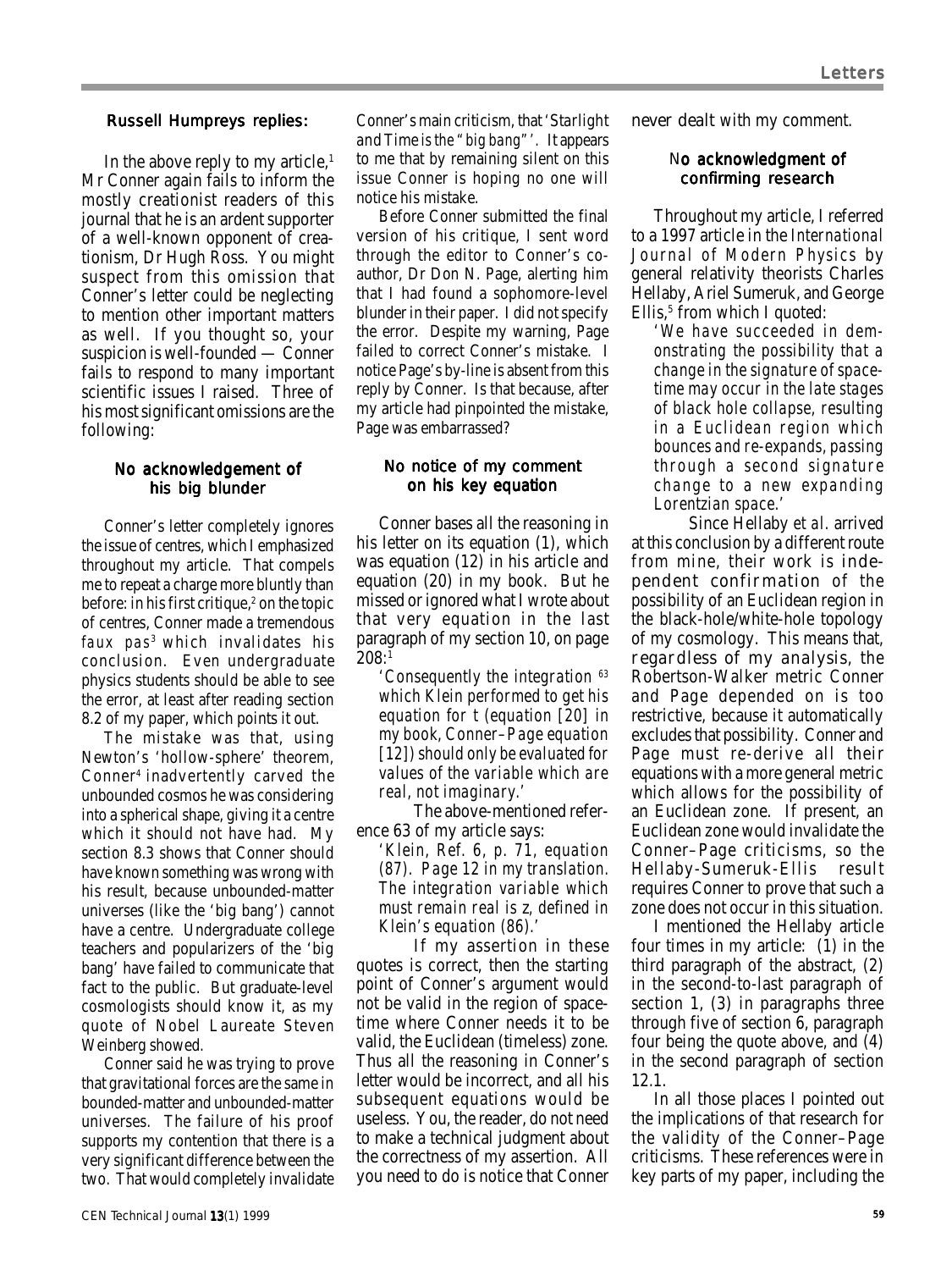abstract, introduction, and conclusion. If Conner saw none of them, then he did not read enough of my paper to intelligently criticize it. If he did see any of them, then he is trying to ignore a crucial issue.

# Conclusion

In my paper, I answered all the original Conner–Page arguments, subsection by subsection. Point 2 above directly answers the argument Conner makes in his letter. However, Mr Conner has not reciprocated. He has not tried to answer me point-by-point, particularly avoiding the first and third issues above. Issue 1, Conner's faux pas about centres, does serious damage to his first critique. Issue 3, the independent research supporting my paper, undermines both his first critique and his letter above. It would introduce some refreshing candour into Conner's side of the debate if he would acknowledge those two flaws in his argument.

I welcome well-thought-out critiques and discussions of my cosmology, and I acknowledge the private and public contributions of several well-qualified fellow creationists toward that end. Even more, I would encourage more young-earth creationists to pursue cosmological research of their own, to the greater glory of God.

> D. Russell Humphreys Albuquerque, New Mexico UNITED STATES OF AMERICA.

#### References

- 1. Humphreys, D.R., 1998. New vistas of spacetime rebut the critics. CEN Tech. J., 12(2):195–212.
- 2. Conner, S.R. and Page, D.N., 1998. Starlight and time is the big bang. CEN Tech. J., 12(2):174–194.
- 3. 'Tremendous faux pas' is a phrase used in verbal critiques of my cosmology by one of Mr Conner's fellow-travellers, who after four years has yet to venture into print with his own criticisms.
- 4. Conner and Page, Ref. 2, section 2.2. I am giving Dr Page the benefit of the doubt concerning the generation of the error, since the section (in fact the whole paper) has the style and tenor of Mr Conner's private letters to me in 1995. Those letters appeared to be from Conner alone, and Conner made no mention that any co-authors might have contributed to his letters. I mention this specifically because Dr Hugh Ross has been implying to his audiences that Conner, Ross, Page, and two professors personally corresponded with me at that time. They were begging me, Ross alleges, to withdraw my book. See an article in the Reasons to Believe newsletter: Ross, H., 1998. Avoiding a dangerous trap, Facts and Faith, 12(4):10– 11. But for over five years (from May, 1993 through November, 1998) I never received any personal correspondence from anyone in that group except Conner. In a personal letter to me dated December 1, 1998, Ross finally acknowledged that he had not previously sent me any personal correspondence since 1993, long before I wrote my book.
- 5. Hellaby, C., Sumeruk, A. and Ellis, G. F. R., 1997. Classical signature change in the black hole topology. International Journal of Modern Physics, D6(2):211–238.

# Starlight and time

I write regarding Humphreys' cosmology as presented in his book Starlight and Time: Solving the Puzzle of Distant Starlight in a Young Universe,<sup>1</sup> and Conner and Page's discussion of this hypothesis in CEN Tech. J.,  $12(2)$ , and in particular regarding the role of gravity as discussed in both works.

Conner and Page state that Humphreys agrees, 'explicitly or implicitly' with the assumptions, stated by Conner and Page:

'(3) the fundamental parameters of nature, such as the gravitational constant G … are invariant over the observable history of the Universe.'

While I do not understand what Conner and Page mean by 'the observable history of the Universe', I suggest that they may have overlooked what I perceive to be a basic flaw in Humphreys' hypothesis, which I believe actually advocates variable G.

Humphreys describes his concept of the creation of the 'deep' on Day 1 as follows:

'Fig. 6 shows the deep at the instant God creates it … '

'Because the enormous mass of the whole universe is contained in a ball of (relatively) small size, the gravitational force on the deep is very strong, more than a million trillion "g"'s. This force compresses the deep very rapidly toward the centre…'

'As the compression continues, gravity becomes so strong that light can no longer reach the surface…' (Emphasis added.)

And Humphreys says: on Day 2, 'Gravity at the surface (of the earth) drops to normal or present values.' (Emphasis added.)

Humphreys' wording seems to me to be very ambiguous, and, if I am interpreting it correctly, he is transposing cause and effect. Humphreys seems to be saying, perhaps unintentionally, that, at the instant of creation, the gravitational force is 'very strong' because 'the enormous mass of the universe is contained in a ball of (relatively) small size,' and that 'gravity becomes so strong' because compression occurs.

What is causing what? Is 'strong gravity' causing compression, or is compression causing 'strong gravity'? Humphreys seems to be implying the latter.

And what does Humphreys mean by 'strong gravity'? — high g (i.e. acceleration due to gravity, due to concentrated mass — how did it get so concentrated?) or high G ('universal gravitational constant' — created by God.)

My understanding of physics relating to gravity tells me that the scenario advocated by Humphreys, of initial containment of the 'enormous mass of the whole universe … in a ball of (relatively) small size' and that the continued compression which Humphreys advocates occurred subsequent to creation (to the point where 'light can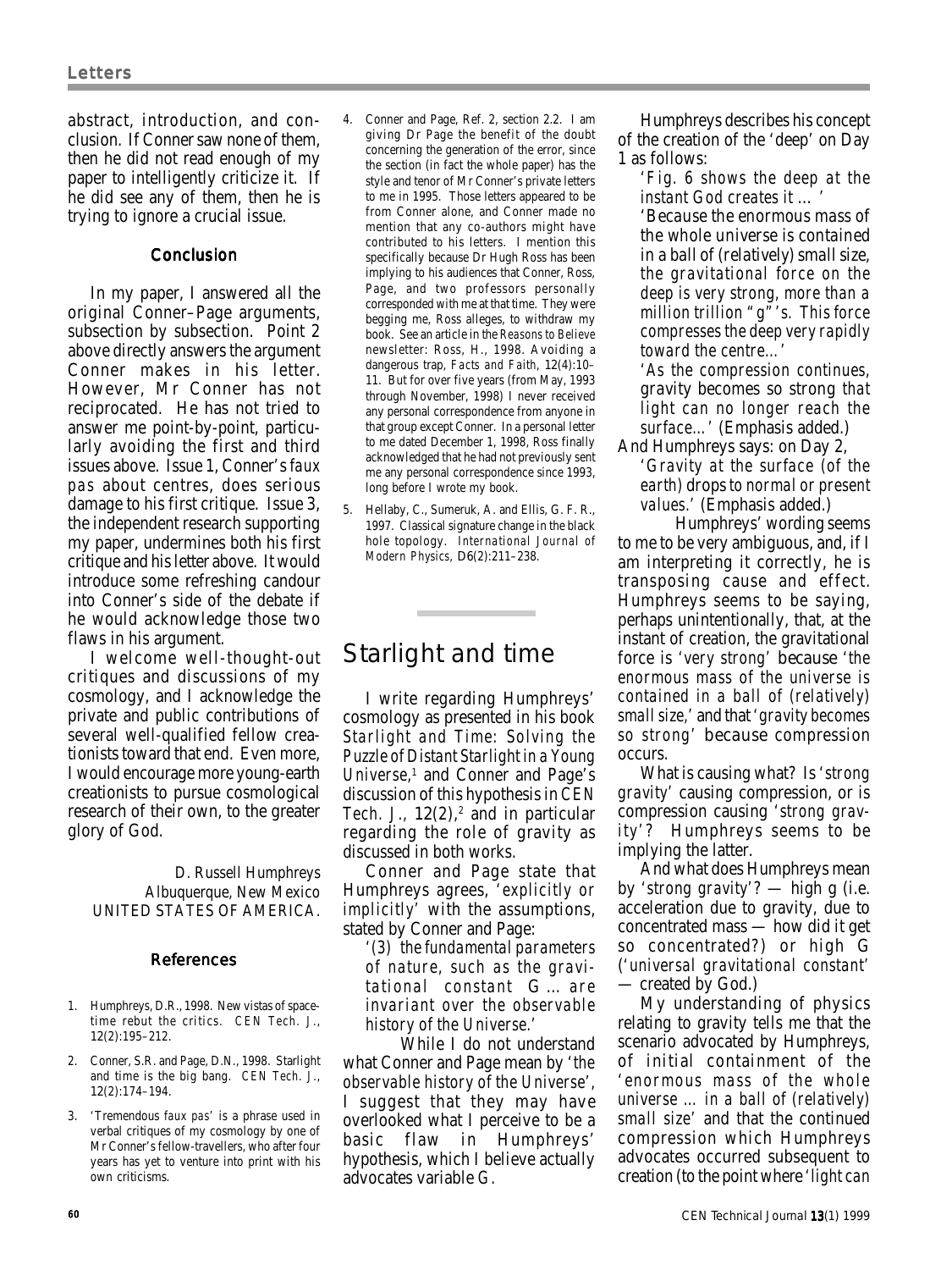no longer reach the surface'), could only be possible if the magnitude of the 'universal gravitational constant' (G) was larger at creation than it is now, (more than a million trillion times larger!!) and subsequently increased in magnitude after creation, and then decreased to its present value, and if the gravitational attraction between objects in the created 'deep' was operating according to Newton's Inverse Square Law. (F =  $Gm_1m_2$ /  $r^2$ ).<sup>3</sup>

If this is the case, then Humphreys is, in my opinion, perhaps unwittingly, advocating a varying G hypothesis.

Also, regarding the 'canopy', Humphreys states:

'… my suggestion doesn't do away with a canopy of water; it simply raises it a bit higher — a cosmic canopy!'

How would Humphreys explain Gen. 7:11–12:

7:11 'In the six hundredth year of Noah's life, … on that day … the floodgates of the heavens were opened.

7:12 'And rain fell on the earth forty days and forty nights.' (Emphasis added.)

These verses seem to clearly indicate that the water which fell as rain for forty days and nights at the beginning of the Flood, had been previously held above the earth, and was allowed to fall through 'the floodgates of heaven'.

In the Humphreys scenario, with the 'canopy' relegated to the outer edge of the universe, the water which fell as rain during the first forty days and nights of the Flood would have been an infinitesimal proportion of the total water there, and would have had to have come all the way from the edge of the universe for the Flood. Humphreys fails to describe a mechanism for this to occur.

The alternatives would appear to include:

1. The 'floodgates of heaven' is allegorical language and does not really refer to rain which had been

stored as water above the earth, and subsequently fell as 'rain'.

2. The 'rain' resulted, as proposed by several creationists, from the projection of the 'fountains of the great deep' into the atmosphere, to fall back to earth as 'rain'.

Both of these explanations seem to contradict the clear teaching of the Scriptures, which seem to indicate that the water had been previously held above the atmosphere and was allowed to fall as rain for forty days and nights, at the beginning of the Flood.

> M.J. Hunter Charters Towers, Queensland AUSTRALIA

# References

- 1. Humphreys, D.R., 1995. Starlight and Time: Solving the Puzzle of Distant Starlight in a Young Universe. Master Books. Colorado Springs, Colorado.
- 2. Connor, S.R. and Page, D.N., 1998. Starlight and time is the big bang. CEN Tech. J., 12(2):174–194.
- 3. Newton, I., 1687. Philosophiae Naturalis Principia Mathematica. Roy. Soc. London.



# Russell Humphreys replies:

Mr Hunter bases the technical part of his comments on his interpretations of a few words in the

non-technical part of my book.<sup>1</sup> The answers to his questions are in other parts of the book. In answer to his belief that '[Humphreys] actually advocates variable G', please note the only comment in my book about G is in the technical appendix:2

'G is the Newtonian gravitational constant.'

I've emphasized the last word to make this point: a constant is not a variable. What I meant by 'gravity' in the section Mr. Hunter refers to was not G, but just the ordinary meaning — the gravitational force on a unit mass, i.e., the acceleration of gravity, which I will call a here. If you plug into Newton's equation (the one cited by Hunter) my estimated mass m for the cosmos,<sup>3</sup> the corresponding one light-year initial radius r of the 'deep', and the usual value of G, you will find that the initial value of a at the surface of the deep would be more than a million trillion times the value of a at the earth's surface today, which is about 9.8  $m/s<sup>2</sup>$  and often called 'one gee'.

Next we come to Hunter's questions, ' … is "strong gravity" causing the compression, or is compression causing "strong gravity"?' — The answer is 'yes' to both questions. That is, gravity causes the compression, and the compression causes the gravity to get stronger. As the monstrous, irresistible force of a million trillion 'gees' compresses the water, the radius r of the surface gets smaller. Using (in the same Newton's equation) the same mass m, the same value of G, and a smaller value of r, we see that a at the surface increases. Thus the ball of water is collapsing under its own weight, and the collapse accelerates as the ball gets smaller. This description of the collapse is straightforward freshman physics. No change of G is required, and I implied none.

After the collapse 'bounces' into an expansion,<sup>4</sup> the reverse process happens. As the section of matter destined to become the earth